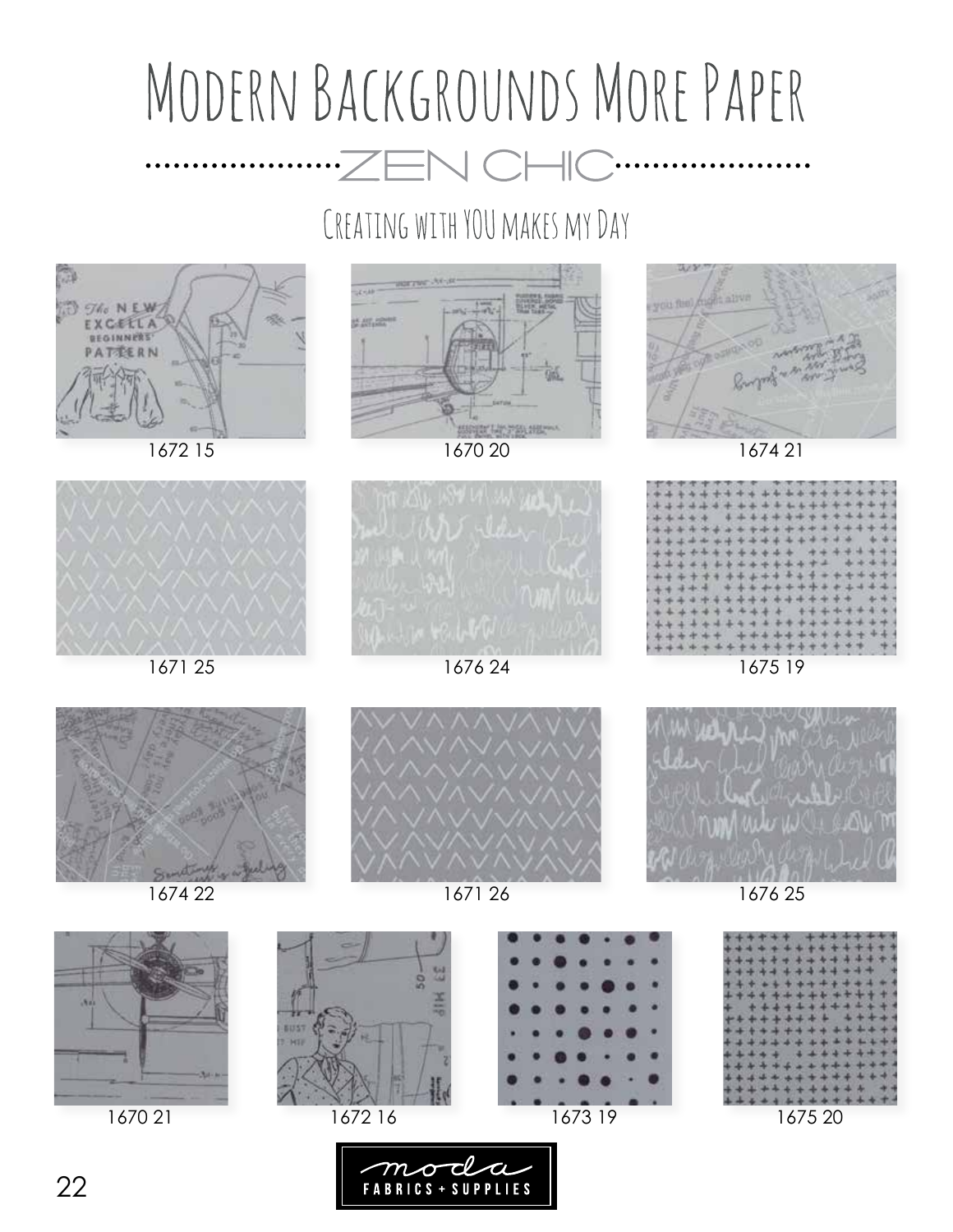If you already were in love with the versatility and the charm of all textures in **MODERN BACKGROUNDS** 

**PAPER** – here is good news: Zen Chic is introducing – **MORE PAPER**.

Another fantastic low volume assortment with a diversity of styles and shades makes for the perfect companions for all kind of quilts. Colors range from white over eggshell and linen to light grey and graphite.

 You will find large scale repeats like the ones with technical drawings of an aircraft or clothing patterns, you will find humble small scale repeats like the pluses, the dotties or the little arrows and lettered prints like the quotes about happiness and little scribbles.

## MORE PAPER IS A MUST HAVE AS A BACKGROUND ESSENTIAL COLLECTION, YOU WON'T WANT TO MISS.